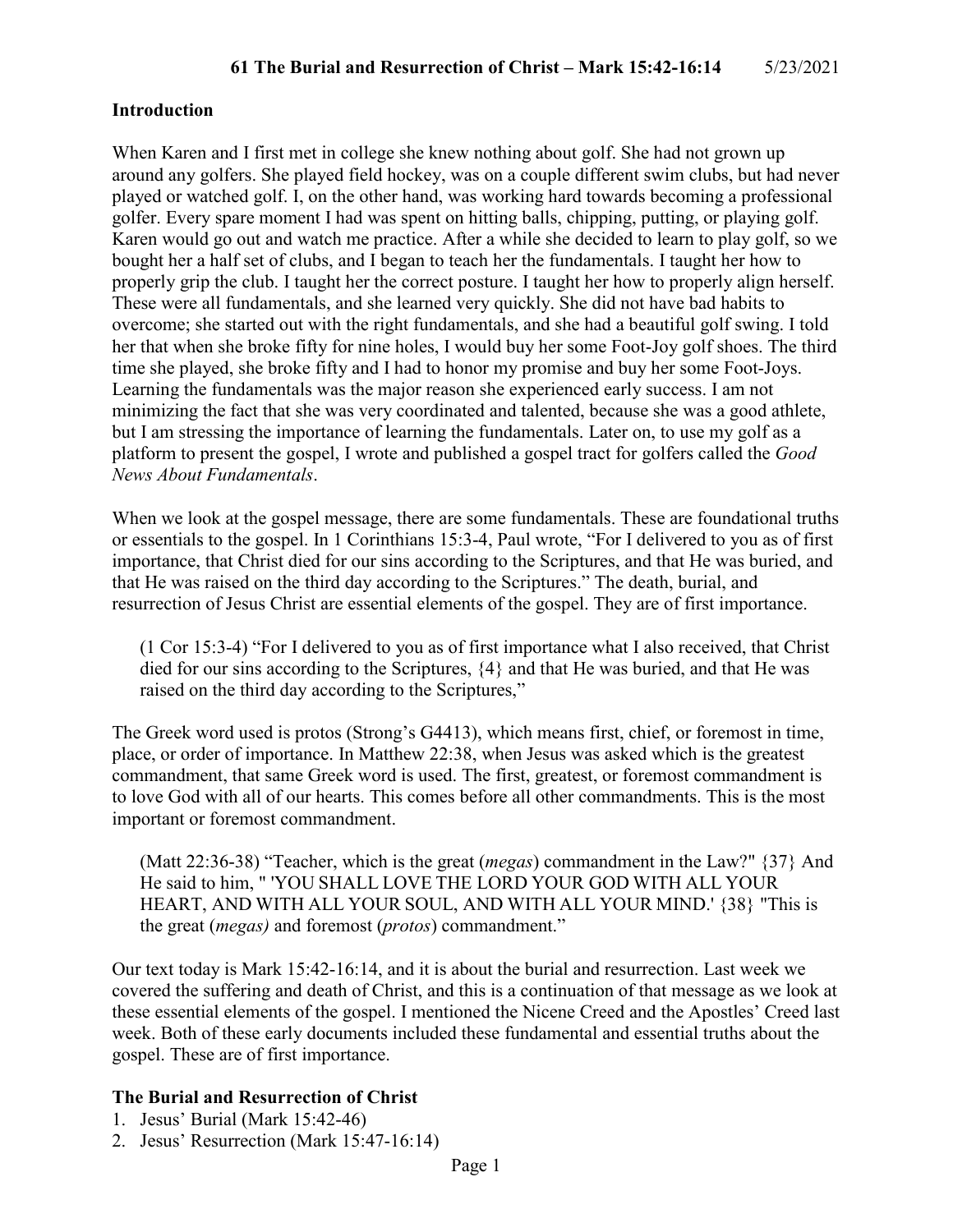### 1. **Jesus' Burial** (Mark 15:42-46)

After Jesus had given up His Spirit, He remained on the cross until evening. It was now the preparation day before the Sabbath, which is Saturday, so this is Friday evening. Joseph of Arimathea went to Pilate and asked for the body of Jesus. Not everybody could just go before Pilate. Mark records that Joseph was a prominent member of the Sanhedrin Council, and with that position, he had access to Pilate. Joseph was waiting for the kingdom of God. Joseph was from the city of Arimathea, which is about twenty-five miles northwest of Jerusalem. Mark records that he gathered up courage to ask for the body of Jesus. At this point, anyone associated with Jesus ran the risk of suffering the same fate. I don't gather that Joseph was cowardly, only that he counted the cost and gathered up the courage to go ask for the body of Jesus.

(Mark 15:42-43) "When evening had already come, because it was the preparation day, that is, the day before the Sabbath, {43} Joseph of Arimathea came, a prominent member of the Council, who himself was waiting for the kingdom of God; and he gathered up courage and went in before Pilate, and asked for the body of Jesus."

We get a more complete composite of Joseph by looking at the other gospels. In Matthew we find that Joseph was a wealthy man. Jesus had told His disciples how difficult it was for a rich man to enter into heaven. Joseph was able to put the Lordship of Christ above material possessions, something the rich young ruler had not been willing to do. Matthew also tells us that he had become a disciple of Jesus.

(Matt 27:57) "When it was evening, there came a rich man from Arimathea, named Joseph, who himself had also become a disciple of Jesus*.*"

In Luke's account, we find that he was a good and righteous man, and that he had not consented to their plan of action. The Sanhedrin Council did not come to agreement on this wicked plan. There were those like Joseph who were righteous and had not agreed to this evil plan.

(Luke 23:50-51) "And a man named Joseph, who was a member of the Council, a good and righteous man {51} (he had not consented to their plan and action), *a man* from Arimathea, a city of the Jews, who was waiting for the kingdom of God;"

In John's account, we find that Joseph was a secret disciple of Jesus. He was a secret one because of the fear of the Jews. Anyone that confessed Jesus was put out of the temple, and he was not wanting to fight that battle yet. It now appears that He has gained enough courage to face Pilate and possible death, and also being put out of His prominent position on the Sanhedrin Council. Pilate wondered if Jesus was dead by this time, so he called the centurion and asked if Jesus was dead, and after ascertaining this, He granted the body to Joseph.

(John 19:38) "After these things Joseph of Arimathea, being a disciple of Jesus, but a secret *one* for fear of the Jews, asked Pilate that he might take away the body of Jesus; and Pilate granted permission. So he came and took away His body."

(Mark 15:44-45) "Pilate wondered if He was dead by this time, and summoning the centurion, he questioned him as to whether He was already dead. {45} And ascertaining this from the centurion, he granted the body to Joseph."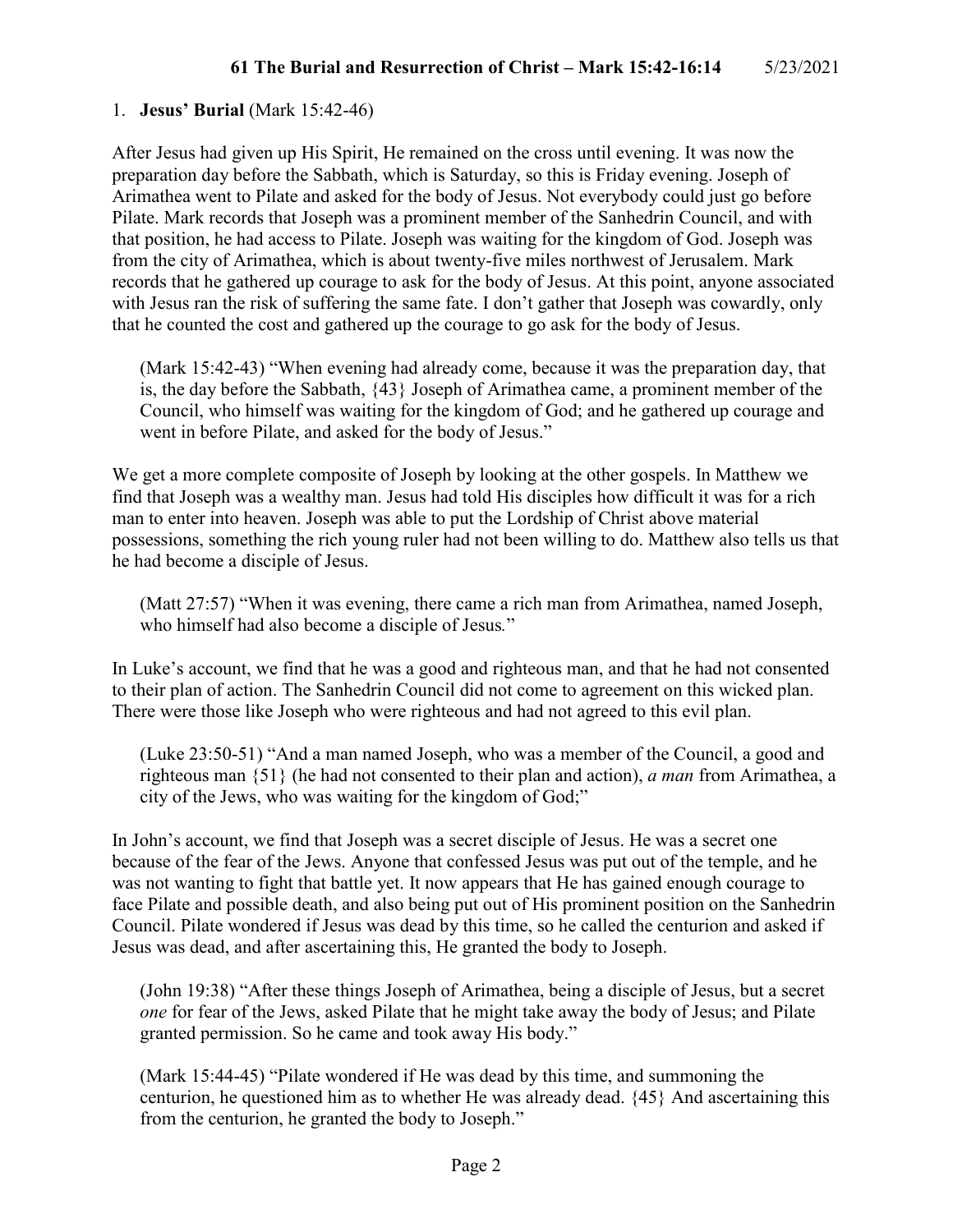John gives a more thorough description of what happened. Because this was the day of preparation for the Sabbath the chief priests did not want bodies to remain on the cross on the Sabbath. They asked Pilate to break the legs of the three on the cross. People being crucified would push themselves up with their feet to continue breathing. Eventually, they would die of suffocation. To speed things up, sometimes they would break the legs of the prisoners so that they could not push their bodies up again. When the soldiers came to Jesus, they saw that He was already dead and they did not break His legs. Instead, they pierced His side with a spear and blood and water came out, confirming He was dead. The centurion in charge would have witnessed all of this and so he was able to confirm this to Pilate. John also tells us that this had been prophesied. In Exodus 12:46 and Numbers 9:12, the laws concerning the Passover Lamb were given. Not a bone of the lamb was to be broken, and since Jesus was the Passover Lamb it was important that none of His bones be broken. John also mentioned the prophecy in Zechariah 12 about Jesus being pierced. These two things were tied together, and His legs had been broken they probably would not have pierced His side. The thing to gather out of all this is that Jesus and the Father knew all of these details thousands of years in advance. It had all been planned, and was being fulfilled that day.

(John 19:31-37) "Then the Jews, because it was the day of preparation, so that the bodies would not remain on the cross on the Sabbath (for that Sabbath was a high day), asked Pilate that their legs might be broken, and *that* they might be taken away. {32} So the soldiers came, and broke the legs of the first man and of the other who was crucified with Him; {33} but coming to Jesus, when they saw that He was already dead, they did not break His legs. {34} But one of the soldiers pierced His side with a spear, and immediately blood and water came out. {35} And he who has seen has testified, and his testimony is true; and he knows that he is telling the truth, so that you also may believe.  $\{36\}$  For these things came to pass to fulfill the Scripture, "NOT A BONE OF HIM SHALL BE BROKEN." {37} And again another Scripture says, "THEY SHALL LOOK ON HIM WHOM THEY PIERCED."

(Ex 12:46) "It is to be eaten in a single house; you are not to bring forth any of the flesh outside of the house, nor are you to break any bone of it."

(Num 9:11-12) "In the second month on the fourteenth day at twilight, they shall observe it; they shall eat it with unleavened bread and bitter herbs. {12} They shall leave none of it until morning, nor break a bone of it; according to all the statute of the Passover they shall observe it."

(Zech 12:10) "I will pour out on the house of David and on the inhabitants of Jerusalem, the Spirit of grace and of supplication, so that they will look on Me whom they have pierced; and they will mourn for Him, as one mourns for an only son, and they will weep bitterly over Him like the bitter weeping over a firstborn."

After being given permission from Pilate, Joseph took Jesus down and wrapped Him in a linen cloth that he had bought, and laid Him in a tomb which had been hewn out in the rock. Matthew tells us that this new tomb was one that he had hewn in the rock for him. It was his own tomb. Sometimes we are led to do things and later on we find out that God led us to do things with something else in mind. I believe that God had led Joseph to do this in preparation for Jesus. After laying Jesus in the tomb, he rolled a large stone against the entrance of the tomb.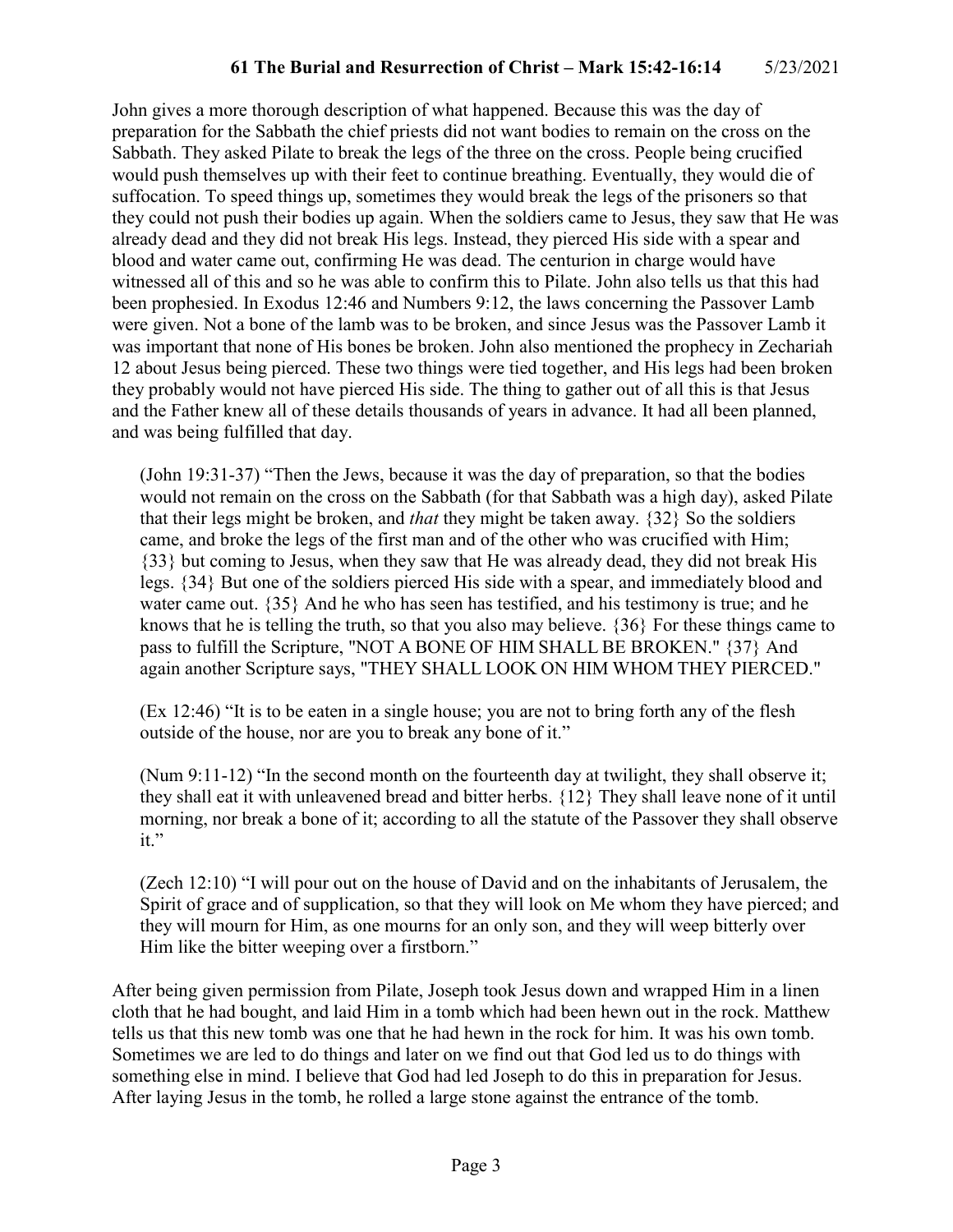(Mark 15:46) "Joseph bought a linen cloth, took Him down, wrapped Him in the linen cloth and laid Him in a tomb which had been hewn out in the rock; and he rolled a stone against the entrance of the tomb."

(Matt 27:59-60) "And Joseph took the body and wrapped it in a clean linen cloth, {60} and laid it in his own new tomb, which he had hewn out in the rock; and he rolled a large stone against the entrance of the tomb and went away."

# **2. Jesus' Resurrection** (Mark 15:47-16:14)

The original Hebrew and Greek manuscripts did not have chapter and verse numbers. By the 13<sup>th</sup> century there were chapter divisions for both the Old and New Testament. An Italian scholar named Santes Pagnino is credited with dividing the New Testament chapters into verses, but his work was not widely accepted. A French printer, by the name of Robert Estienne, created his 1551 edition of the Greek New Testament, and his work was widely accepted, and is now what nearly all modern Bibles use.<sup>[1](#page-3-0)</sup>

I mention this because I believe that Mark 15:47 goes with Mark 16:1. I believe it starts a new section, so I have grouped them together. Mary Magdalene and Mary the mother of Joses carefully watched where they laid Jesus. When the Sabbath was over, Mary Magdalene, and Mary the mother of James, and Salome, bought spices so that they might go anoint His body.

(Mark 15:47-16:1) "Mary Magdalene and Mary the *mother* of Joses were looking on *to see* where He was laid." {16:1} When the Sabbath was over, Mary Magdalene, and Mary the *mother* of James, and Salome, bought spices, so that they might come and anoint Him."

In Mark 15:40-41, there were some women who had watched the crucifixion of Jesus from a distance. It was the same group of women. These women had followed Jesus and ministered to Him. There were also a number of other women that had come up with Jesus to Jerusalem. These women not only watched the crucifixion, they watched to see where He was buried. Then, they went to buy some spices to anoint His body.

(Mark 15:40-41) "There were also *some* women looking on from a distance, among whom *were* Mary Magdalene, and Mary the mother of James the Less and Joses, and Salome. {41} When He was in Galilee, they used to follow Him and minister to Him; and *there were* many other women who came up with Him to Jerusalem."

In Luke 8:2, we find that these women traveled with Jesus and the disciples. Luke records that they had been healed of evil spirits and sicknesses. One of those was Mary Magdalene, and Jesus had cast out seven demons from her. These women had been greatly impacted by Jesus' ministry, and now they were devout followers. They not only followed Him; they contributed to the support of the disciples out of their private means. Now, they bought spices to anoint Jesus.

(Luke 8:2-3) "and *also* some women who had been healed of evil spirits and sicknesses: Mary who was called Magdalene, from whom seven demons had gone out, {3} and Joanna

 $\frac{1}{1}$ 

<span id="page-3-0"></span>[https://en.wikipedia.org/wiki/Chapters\\_and\\_verses\\_of\\_the\\_Bible#:~:text=Before%20this%20work%2C%20they%2](https://en.wikipedia.org/wiki/Chapters_and_verses_of_the_Bible#:%7E:text=Before%20this%20work%2C%20they%20were,published%20shortly%20afterwards%20in%201560) [0were,published%20shortly%20afterwards%20in%201560.](https://en.wikipedia.org/wiki/Chapters_and_verses_of_the_Bible#:%7E:text=Before%20this%20work%2C%20they%20were,published%20shortly%20afterwards%20in%201560)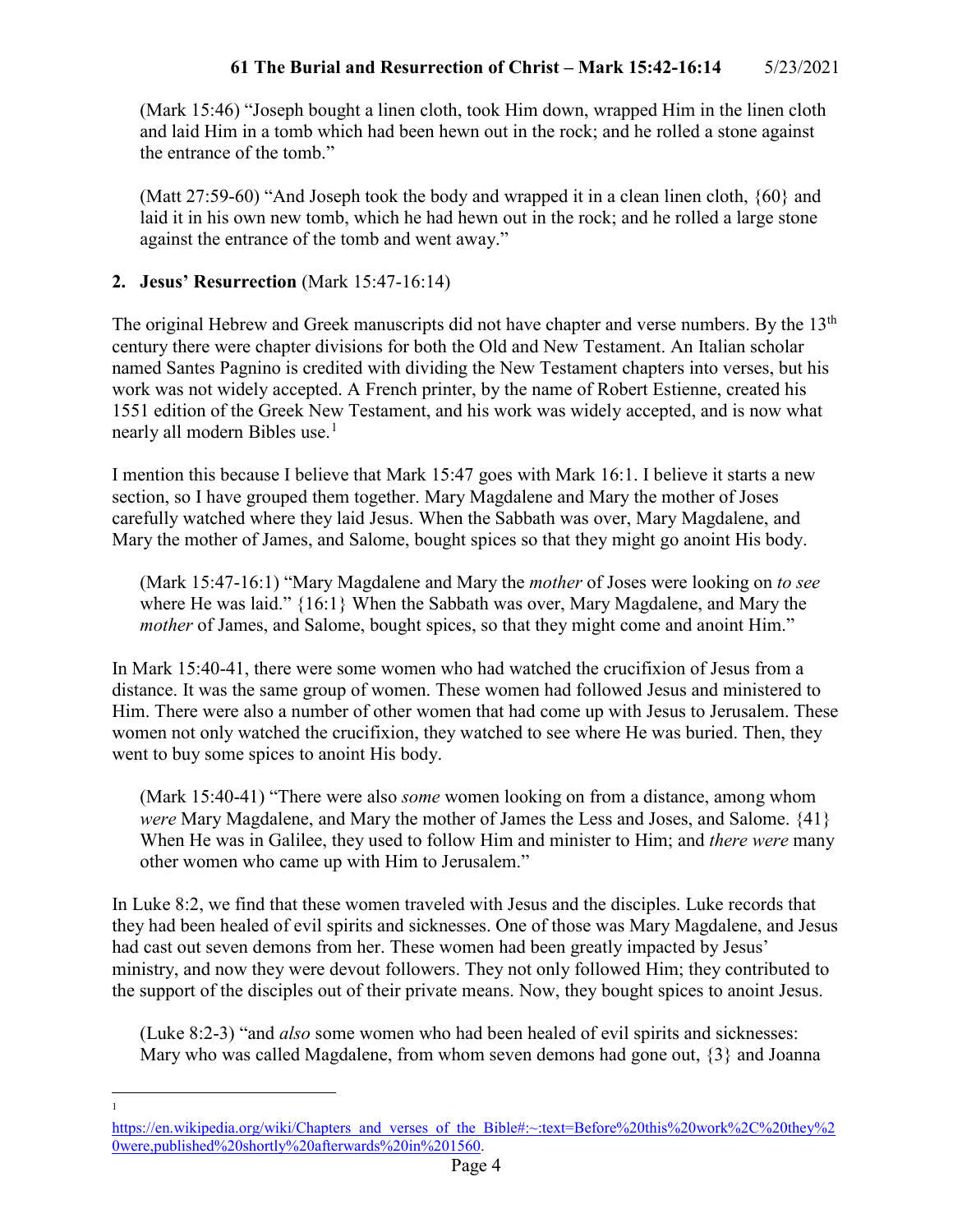the wife of Chuza, Herod's steward, and Susanna, and many others who were contributing to their support out of their private means.

They watched where Jesus was buried because they were planning ahead. Part of planning is gathering all the information and facts so that you can plan and execute. When Nehemiah came to rebuild the walls of Jerusalem, he went out and surveyed the city. Then, he made his plans and began to rebuild the walls by sections. These women wanted to anoint the body of Jesus and they watched to see where He was laid. Then, they carried out their plan; they went out and bought the spices, and at sunrise on the first day of the week, they went to the tomb.

(Mark 16:2) "Very early on the first day of the week, they \*came to the tomb when the sun had risen."

The first day of the week was Sunday. Even though this seems like a trivial detail, Jesus rose from the dead on Sunday. We call it Resurrection Sunday. The early church understood the significance of what just happened, and it became the day that the church began to assemble together. We see in Acts 20:7 that Paul gathered with the church at Troas on the first day of the week to break bread. We see in 1 Corinthians 16:1-2 that Paul gave instructions for the church in Corinth to do the same thing that he had taught the churches in Galatia to do, which was to put aside an offering on the first day of the week so that no collections would be made when he came. The first day of the week was when they gathered, and it was the time that they gave their tithes and offerings. In this case, they were taking a special collection for the saints and they were to take it at the same time they were taking their other offerings. The church began to meet on Sundays because it was the day that Jesus was raised from the dead.

(Acts 20:7) "On the first day of the week, when we were gathered together to break bread, Paul began talking to them, intending to leave the next day, and he prolonged his message until midnight."

(1 Cor 16:1-2) "Now concerning the collection for the saints, as I directed the churches of Galatia, so do you also. {2} On the first day of every week each one of you is to put aside and save, as he may prosper, so that no collections be made when I come."

The ladies went to the tomb but were wondering how they were going to roll away the stone from the entrance of the tomb. They said, "Who will roll away the stone for us from the entrance of the tomb?" But, once they got to the tomb and looked up, they saw that the stone had been rolled away. This not really a stone, this is more like a boulder. Most scholars believe the stone was about seven feet tall and weighed about 4,000 pounds. It would have taken a number of strong men to roll away the stone.

(Mark 16:3-4) "They were saying to one another, "Who will roll away the stone for us from the entrance of the tomb?" {4} Looking up, they \*saw that the stone had been rolled away, although it was extremely large."

The two ladies went into the tomb and saw a young man sitting at the right, wearing a white robe, and that they were amazed.

(Mark 16:5) "Entering the tomb, they saw a young man sitting at the right, wearing a white robe; and they were amazed."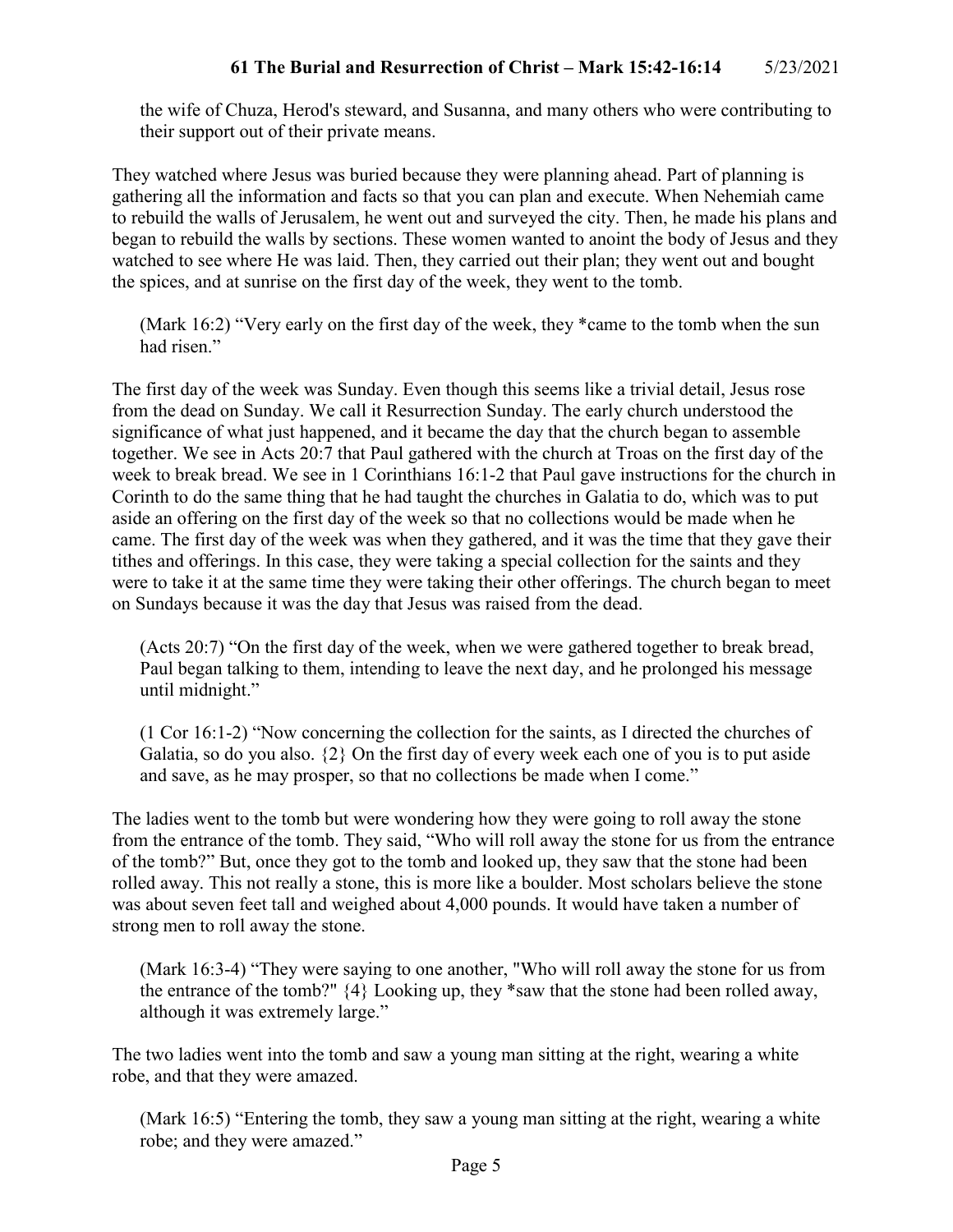Mark does not say that the young man was an angel, but in Matthew's account, he gives us a little more information. He said that a severe earthquake had occurred. An angel of the Lord had descended from heaven and rolled away the stone and sat on it. The word angel comes from the Greek word aggelos, which means a messenger. This angel had been sent to give these ladies a message. The angel's appearance was like lightning and his clothes were as white as snow. By the time that the ladies got there, the angel was not sitting on the boulder, but was inside the tomb. Sometimes we picture angels as these great big men, or older men. This angel was a young man. Both accounts tell us that the angel was wearing white.

(Matt 28:2-3) "And behold, a severe earthquake had occurred, for an angel of the Lord descended from heaven and came and rolled away the stone and sat upon it. {3} And his appearance was like lightning, and his clothing as white as snow."

What was the message of the angel? The angel said to the women, "Do not be amazed." How could they not be amazed. The body of Jesus is missing. The angel was a young man, whose appearance is like lightning, was clothed in a white robe, and was speaking to them. They had to be amazed. Then, the angel told them what they already knew, that they were looking for Jesus. He then told them that Jesus the Nazarene, who had been crucified, "He has risen." This saying is quoted by people all over the world on Resurrection Day. We say, "He has risen." The normal response is, "He is risen indeed." Then, the young angel told them that He was not there. Of course, He was not there. They would have seen Him if He was there. Then, the angel showed them where He had been laid.

(Mark 16:6) "And he \*said to them, "Do not be amazed; you are looking for Jesus the Nazarene, who has been crucified. He has risen; He is not here; behold, *here is* the place where they laid Him."

Then the angel told them to give a message to the other disciples and Peter. Peter was the leader of the group, and it was not enough to tell the group, the angel singled out Peter. The message that they were to give was that Jesus was going ahead of them to Galilee, and there they will see Him, just as He had told them. In Mark 14:28, Jesus had just finished having the Last Supper with His disciples, and after singing a hymn they went to the Mount of Olives. It was there that Jesus told them that they would all fall away when the Shepherd was struck. This was a prophecy from Zechariah 13:7. Then, He told them, "But after I have been raised, I will go ahead of you to Galilee." The message from the angel was a reminder to the disciples that they were to meet Him in Galilee.

(Mark 16:7) "But go, tell His disciples and Peter, 'He is going ahead of you to Galilee; there you will see Him, just as He told you.'"

(Mark 14:28) "But after I have been raised, I will go ahead of you to Galilee."

The ladies went out and fled from the tomb. They were trembling and astonishment had gripped them. They were trembling from fear. Mark records that they said nothing to anyone for they were afraid. I believe that anyone here refers to those other than the disciples.

(Mark 16:8) "They went out and fled from the tomb, for trembling and astonishment had gripped them; and they said nothing to anyone, for they were afraid."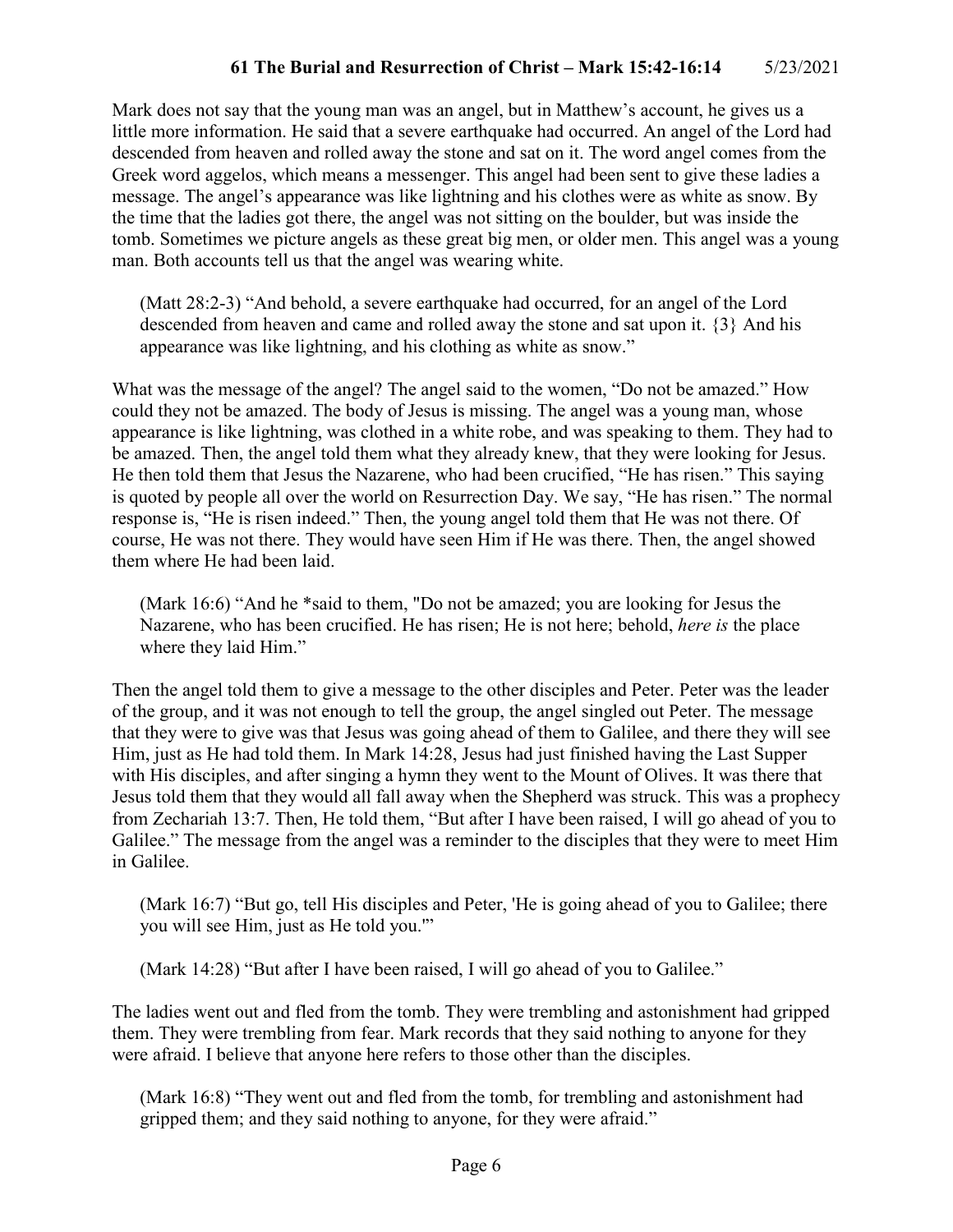In John's account, he said that Mary Magdalene came early to the tomb on Sunday, and saw that the stone was already taken away. He then records, "So she ran and came to Simon Peter and the other disciple whom Jesus loved, and said to them, 'They have taken away the Lord out of the tomb, and we do not know where they have laid Him.'" John does not mention the angel or the word spoken to them about meeting up with them in Galilee. It seems that she did not fully grasp and understand the message that the angel (young man) had given her. Then, Peter, John, and Mary went back to the tomb While they were inside and Mary was outside, Jesus appeared to Mary, and said, "Woman, why are you weeping?" Jesus then said to her, "Mary!" She then recognized that it was the risen Savior and said, "Rabboni!" Jesus then told her to stop clinging to her.

(John 20:1-18) "Now on the first *day* of the week Mary Magdalene \*came early to the tomb, while it \*was still dark, and \*saw the stone *already* taken away from the tomb. {2} So she \*ran and \*came to Simon Peter and to the other disciple whom Jesus loved, and \*said to them, "They have taken away the Lord out of the tomb, and we do not know where they have laid Him." {3} So Peter and the other disciple went forth, and they were going to the tomb. {4} The two were running together; and the other disciple ran ahead faster than Peter and came to the tomb first; {5} and stooping and looking in, he \*saw the linen wrappings lying *there;* but he did not go in. {6} And so Simon Peter also \*came, following him, and entered the tomb; and he \*saw the linen wrappings lying *there,* {7} and the face-cloth which had been on His head, not lying with the linen wrappings, but rolled up in a place by itself. {8} So the other disciple who had first come to the tomb then also entered, and he saw and believed. {9} For as yet they did not understand the Scripture, that He must rise again from the dead.  $\{10\}$  So the disciples went away again to their own homes.  $\{11\}$  But Mary was standing outside the tomb weeping; and so, as she wept, she stooped and looked into the tomb; {12} and she \*saw two angels in white sitting, one at the head and one at the feet, where the body of Jesus had been lying. {13} And they \*said to her, "Woman, why are you weeping?" She \*said to them, "Because they have taken away my Lord, and I do not know where they have laid Him." {14} When she had said this, she turned around and \*saw Jesus standing *there,* and did not know that it was Jesus. {15} Jesus \*said to her, "Woman, why are you weeping? Whom are you seeking?" Supposing Him to be the gardener, she \*said to Him, "Sir, if you have carried Him away, tell me where you have laid Him, and I will take Him away." {16} Jesus \*said to her, "Mary!" She turned and \*said to Him in Hebrew, "Rabboni!" (which means, Teacher). {17} Jesus \*said to her, "Stop clinging to Me, for I have not yet ascended to the Father; but go to My brethren and say to them, 'I ascend to My Father and your Father, and My God and your God.'" {18} Mary Magdalene \*came, announcing to the disciples, "I have seen the Lord," and *that* He had said these things to her."

In our text, we then read that Jesus first appeared to Mary Magdalene, from whom He had cast out seven demons. We just looked at that first appearance in the gospel of John. When Mary saw Jesus she finally got the message, and she went and reported it all the other disciples, who were mourning and weeping. When she reported that Jesus was alive, they refused to believe it. Jesus had told them many times what was going to happen and that He was going to suffer, be put to death, and that He would be raised from the dead. He had even told them where to meet Him after He was raised from the dead. In spite of all of this, they refused to believe.

(Mark 16:9-11) "[Now after He had risen early on the first day of the week, He first appeared to Mary Magdalene, from whom He had cast out seven demons. {10} She went and reported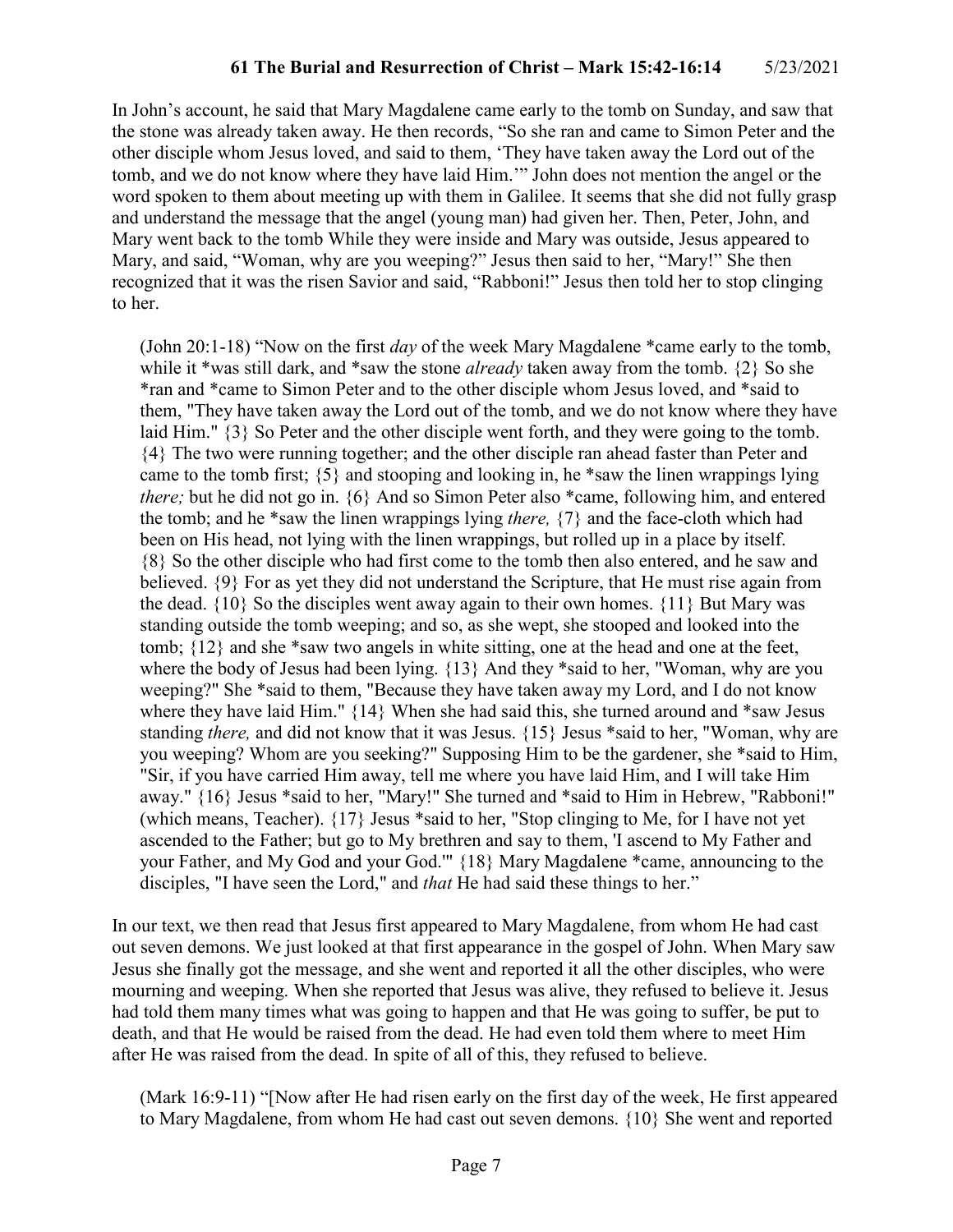to those who had been with Him, while they were mourning and weeping. {11} When they heard that He was alive and had been seen by her, they refused to believe it."

After Mary had reported seeing Jesus, He appeared in a different form to two of them who were walking along on their way to the country. I believe this is referring to the account in Luke 24:13-35, where two of them were walking on the road to Emmaus. After their eyes were opened and they realized it was Jesus, they returned to Jerusalem and reported it to the eleven disciples.

(Mark 16:12-13) "After that, He appeared in a different form to two of them while they were walking along on their way to the country. {13} They went away and reported it to the others, but they did not believe them either."

(Luke 24:13-34) "And behold, two of them were going that very day to a village named Emmaus, which was about seven miles from Jerusalem... {15} While they were talking and discussing, Jesus Himself approached and *began* traveling with them. {16} But their eyes were prevented from recognizing Him.... {31} Then their eyes were opened and they recognized Him; and He vanished from their sight… {33} And they got up that very hour and returned to Jerusalem, and found gathered together the eleven and those who were with them,"

Afterward, Jesus appeared to the eleven themselves, and He reproached them for their unbelief and hardness of heart, because they had not believed those who had seen Him after He had risen.

(Mark 16: 14) "Afterward He appeared to the eleven themselves as they were reclining *at the table;* and He reproached them for their unbelief and hardness of heart, because they had not believed those who had seen Him after He had risen."

## **Conclusion and Applications**

Over the past couple of weeks we have seen the mocking, physical abuse, crucifixion, death, and resurrection of Jesus. Paul said that these were of first importance. These elements of the gospel are of critical importance.

(1 Cor 15:3-4) "For I delivered to you as of first importance what I also received, that Christ died for our sins according to the Scriptures, {4} and that He was buried, and that He was raised on the third day according to the Scriptures,"

Our passage ends today with Jesus rebuking the disciples for their hardness of heart because they had not believe those who had seen Him after He had risen. Mary had not believed what Jesus had spoken in advance, and she had not believed the angel; she believed after she saw Him. The disciples did not believe the word that Jesus had spoken to them in advance, and they had not believed Mary's testimony. They did not believe the report of the two on the road to Emmaus that Jesus revealed Himself to. They had to see for themselves.

In Paul's letter to the Corinthians he continued saying, that "He appeared to Cephas, then to the twelve. After that He appeared to more than five hundred brethren at one time, most of whom remain until now, but some have fallen asleep; then He appeared to James, then to all the apostles," The resurrection of Christ was not a hidden or secret thing; He revealed Himself to many people.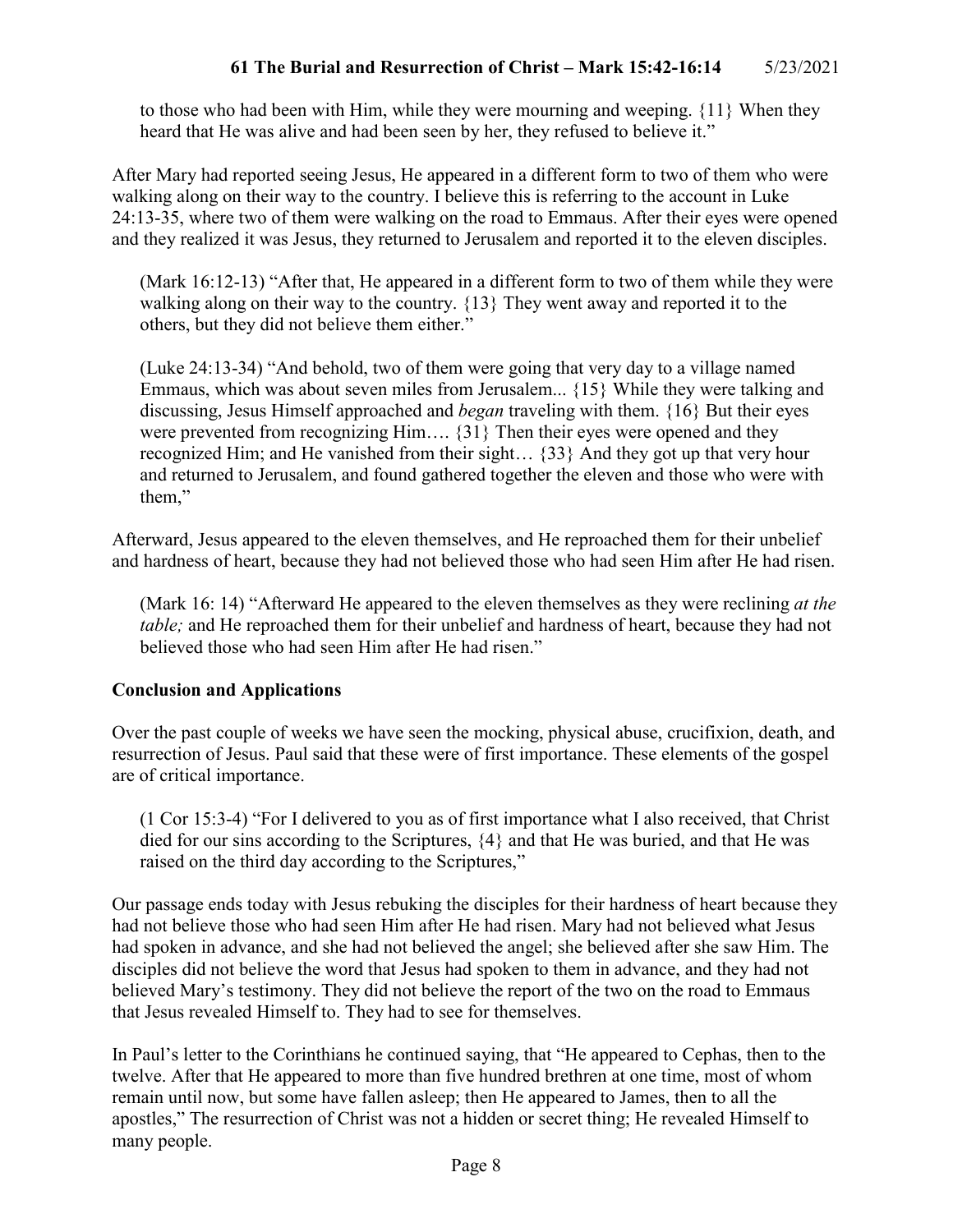(1 Cor 15:5-7) "and that He appeared to Cephas, then to the twelve.  $\{6\}$  After that He appeared to more than five hundred brethren at one time, most of whom remain until now, but some have fallen asleep;  $\{7\}$  then He appeared to James, then to all the apostles;"

When Paul was testifying before King Agrippa, Festus told Paul that he was out of his mind. Paul shrugged it off saying, "I am not out of my mind, most excellent Festus, but I utter words of sober truth. For the king knows about these matters and I speak to him also with confidence, since I am persuaded that none of these things escape his notice; **for this has not been done in a corner.**" The resurrection was not done in a corner; it was witnessed by many people.

(Acts 26:26) "For the king knows about these matters, and I speak to him also with confidence, since I am persuaded that none of these things escape his notice; for this has not been done in a corner."

Paul continued in 1 Corinthians 15 to tell us why the resurrection is of first importance. He said, "if Christ has not been raised, then our preaching is in vain, your faith also is vain. Moreover we are even found to be false witnesses of God…If we have hoped in Christ in this life only, we are of all men most to be pitied." We have hope in our resurrection because of the resurrection of Christ. Our hope of an eternity with God the Father hinges on the resurrection of the dead. This message is of first importance.

(1 Cor 15:13-19) "But if there is no resurrection of the dead, not even Christ has been raised; {14} and if Christ has not been raised, then our preaching is vain, your faith also is vain. {15} Moreover we are even found *to be* false witnesses of God…{19} If we have hoped in Christ in this life only, we are of all men most to be pitied."

The questions for all of us this morning are about believing. Do you believe the prophets that prophesied about the suffering, death, and resurrection? Do you believe the words of Jesus that He spoke about His suffering, death, and resurrection? Do you believe the words of the angels about His resurrection? Do you believe the testimony of Mary? Do you believe the testimony of the two that saw Jesus on the road to Emmaus? Do you believe the testimony of Peter? Do you believe the testimony of the eleven apostles? Do you believe the testimony of James, the brother of Jesus? Do you believe the testimony of Paul?

In Romans 10:9-10, Paul wrote, "if you confess with your mouth Jesus as Lord, and believe in your heart that God raised Him from the dead, you will be saved. This morning do you believe that Jesus was raised from the dead? Are you willing to confess with your mouth that Jesus is Lord? Let's pray.

(Rom 10:9) "that if you confess with your mouth Jesus *as* Lord, and believe in your heart that God raised Him from the dead, you will be saved"

"Jesus, I do believe that You were born of a virgin, and that You suffered and died for our sins. I believe that You were raised from the dead on the third day. This morning I want to confess You as my Lord and Savior. Come into my life and forgive me of my sins. Thank You, Jesus. Amen.